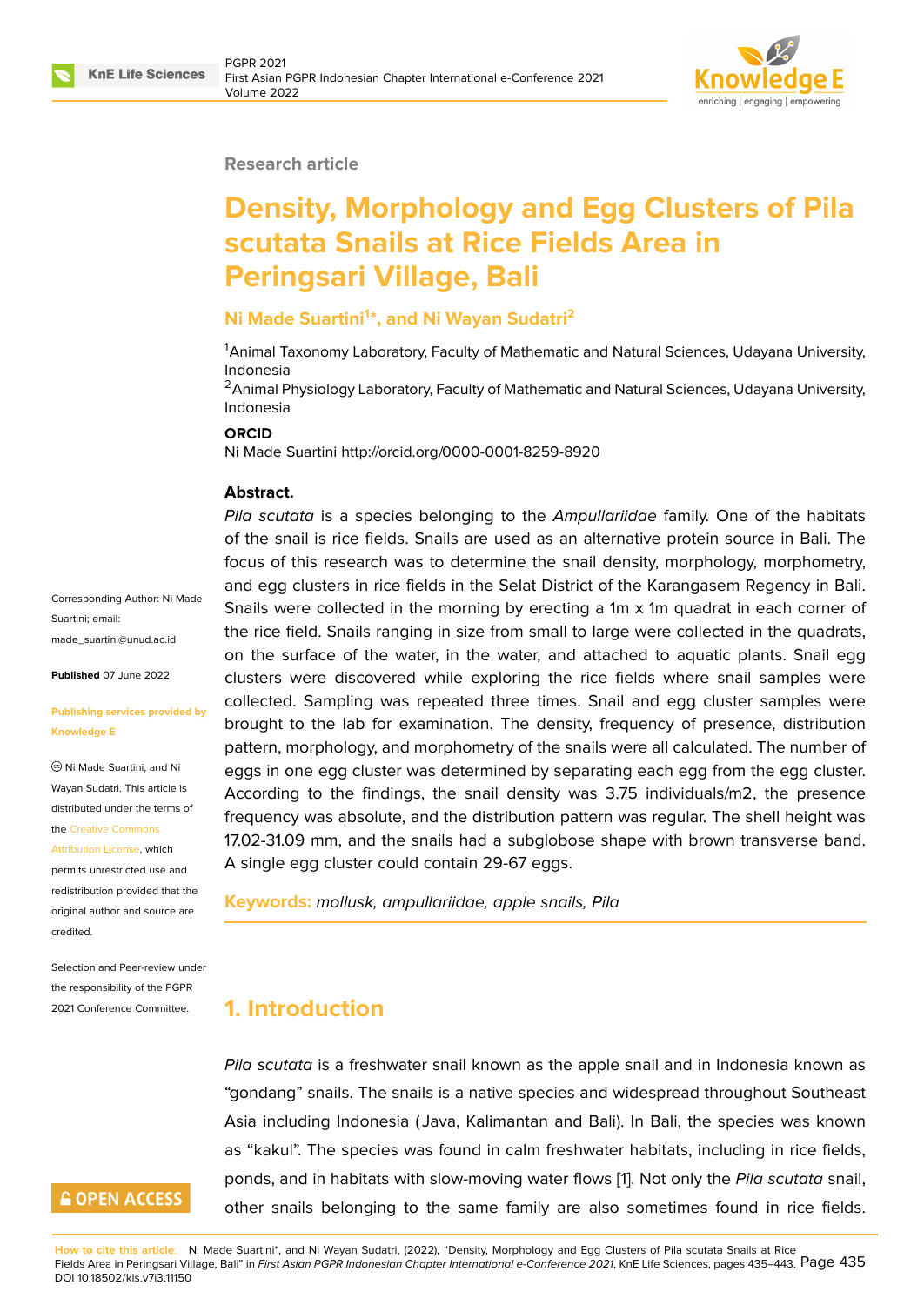The snail is *Pomacea* spp. Both species can be used as alternative protein sources. *Pomacea* spp. is an invasive snail that is very detrimental to farmers because it eats young rice plants so that it can reduce crop yields. The native snail habitat were often invaded by the *Pomacea* spp. [2]. One of the species of the genus Pomacea is *Pomacea canaliculata*. *Pomacea canaliculata* can negatively affect other species, and can affect the community structure of these species. The resulting effects can be different both in their natural habitat and in the [in](#page-7-1)vasion area. [3].

The existence of *Pomacea* spp. is thought to have influenced the decline in the population of native snails which are the same family, including *Pila ampullacea*, *Pila polita*, and *Pila scutata* [4]. *Pomacea* spp. has [a h](#page-8-0)igh adaptability that allows a decline in Pila populations throughout Southeast Asia [2]. The decline in the Pila snail population can also be caused by its selective nature of food, which only eats the plants it likes [5]. In Bali, at several rice f[ie](#page-8-1)lds with different altitude in the Klungkung and Karangasem districts did not find *Pila scutata* species [6]. L[ik](#page-7-1)ewise in several habitats including ponds and rivers in the Selat District of Karangasem Regency [7]. Based on information fr[om](#page-8-2) farmers in several locations in Bali, *Pila scutata* is rare.

Because *Pila scutata* snails are rarely [fo](#page-8-3)und in previous studies and there is no data from other researchers about these snails, further rese[ar](#page-8-4)ch is needed to ensure the presence of these snails in rice fields, especially in the Subak Umasari rice field area in Selat District, Karangasem Regency. Subak is a irrigation system for rice field on Bali Island. The data obtained are expected to be basic data about *Pila scutata* in Bali related to the density, morphology and eggs of the snail.

# **2. Methodology**

### **2.1. Sampling of snails and egg cluster**

Snail samples were taken in the Subak Uma Sari rice field area, Peringsari Village, Selat District, Karangasem Regency. Samples were taken from three rice fields with rice plants less than one month old. Sampling was done by making a quadrate of  $1 \times 1$  m pipe placed at each corner of the rice field. Sampling was carried out at 06.00-10.00 am by directly collecting the snails that were found. Sampling was repeated three times. Small to large snails in quadrate were taken, both those that were on the surface of the water, in the water or attached to aquatic plants. The samples obtained were put in a container and filled with rice field water. At the time of sampling snails, samples of snail eggs were also taken by tracing the rice fields where the snail samples were taken.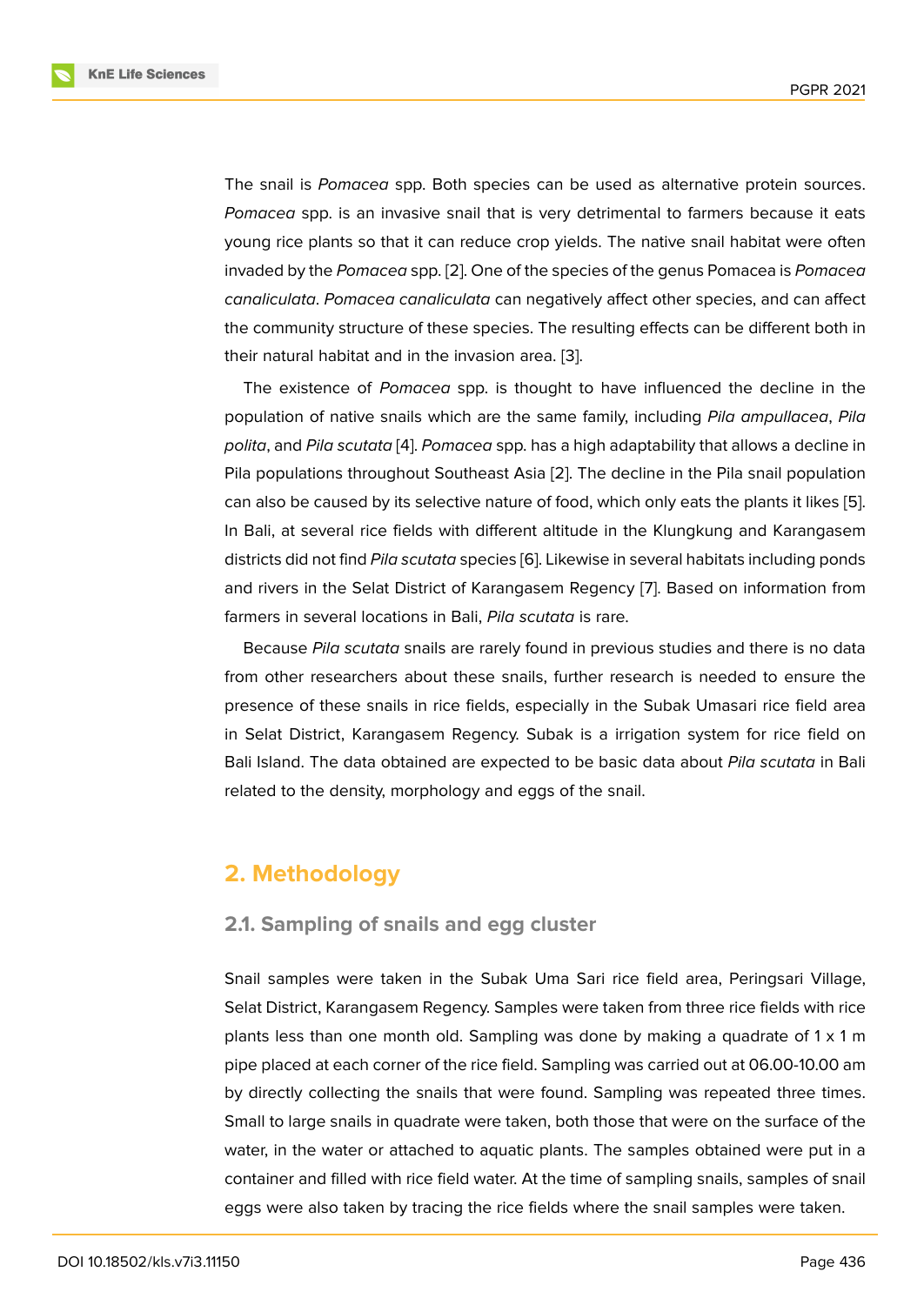Environmental factors were also measured in situ including: altitude, coordinates, air temperature and humidity, water temperature, water pH, and disolved water oxygen (DO) content.

## **2.2. Sample observation**

The snail obtained were cleaned, observed for their morphological characters and measured for their morphometric characters. Morphological character data was taken by observing the shell morphology, including shell shape, color pattern and other shell ornaments, while morphometric data was taken by measuring the parts of the shell using a caliper. The measured characters refer to [8], including: shell height and width, aperture height and width, and body whorl height. The samples of snail eggs were separated to count the number of eggs in each egg cluster.

## **2.3. Research Variable**

## **2.3.1. Density, Presence frequency and Distribution pattern**

The density of snails were calculated and converted into ind/ $m<sup>2</sup>$  using the [9] with formula:

 $D = Ni/A$ 

Where:

D = number of individuals per unit area (individual/m<sup>2</sup>)

Ni = number of individuals in the quadrate

 $A =$  area quadrate (m<sup>2</sup>).

The presence frequency of *Pila scutata* were calculated using the formula:

Presence frequency = the number of quadrate plots where the species were found x 100%

the total number of quadrate plot.

Where:

0-25% = presence frequency very rare

25-50% = presence frequency rare

50-75% = presence frequency moderate

75-100% = presence frequency absolute.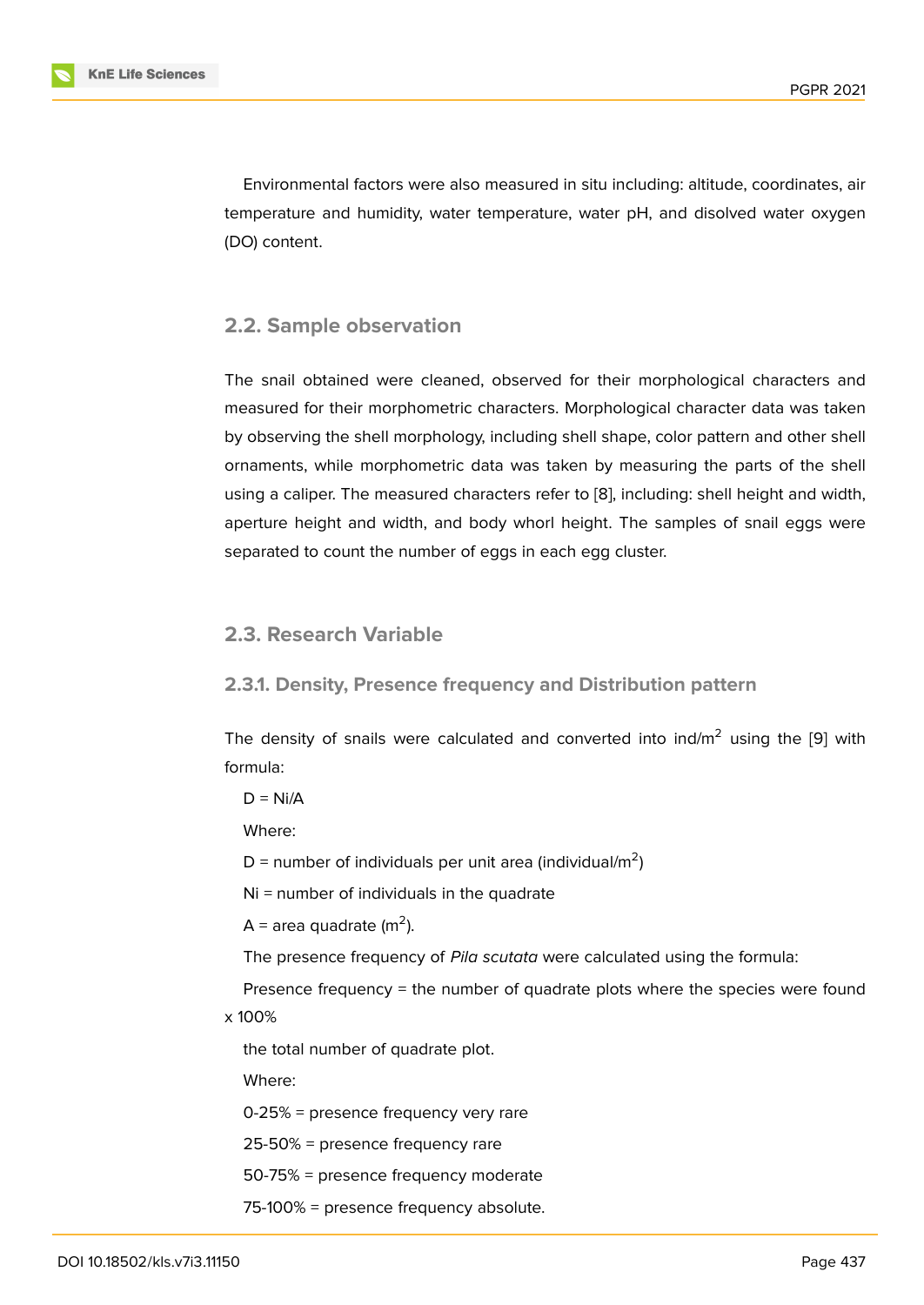

Distribution pattern of the snails at each location was calculated using the Morisita index, with the formula:

Id = n [ $\sum x i^2$  -  $\sum x i / (\sum x i)^2$  -  $\sum x i$ ]

Where:

Id = Morisita index

 $n =$  sum of all quadrate;

xi = number of individuals.

Criteria:

Id = 1: random distribution pattern

Id >1: group distribution pattern

Id<1 : regular distribution pattern

#### **2.3.2. Morphology, morphometry, and egg cluster**

The morphology and morphometry of *Pila scutata* snail were observed based on the morphology and morphometry characters of the snail were found, while the number of eggs was calculated by separating the eggs from each sample of the egg cluster.

#### **2.3.3. Data Analysis**

*Pila scutata* data and egg cluster found were analyzed descriptively and presented in the form of tables, figures, and graphs.

# **3. Result and Discussion**

The rice field area where the snail samples were taken is at an altitude of 528 - 546 m above sea level with coordinates S  $8^{\circ}25.984$ , E 115 $^{\circ}$  27.844. Rice plants were less than one month old with an average water depth of 68,3 mm. The environmental factors measured at the time of sampling snails are presented in Table 1.

The density of *Pila scutata* was 3,75 individuals/m<sup>2</sup>. The value of the presence frequency was in the range of values of 75 - 100%, so it was included in the category of absolute presence frequency. The value of the Morisita distribution index was less than one. The data for the three variables are presented in Table 2.

*Pila scutata* was mostly found in protected parts of the rice fields including: near rice plants, under weeds, and near rice fields protected by grass growing on the rice fields.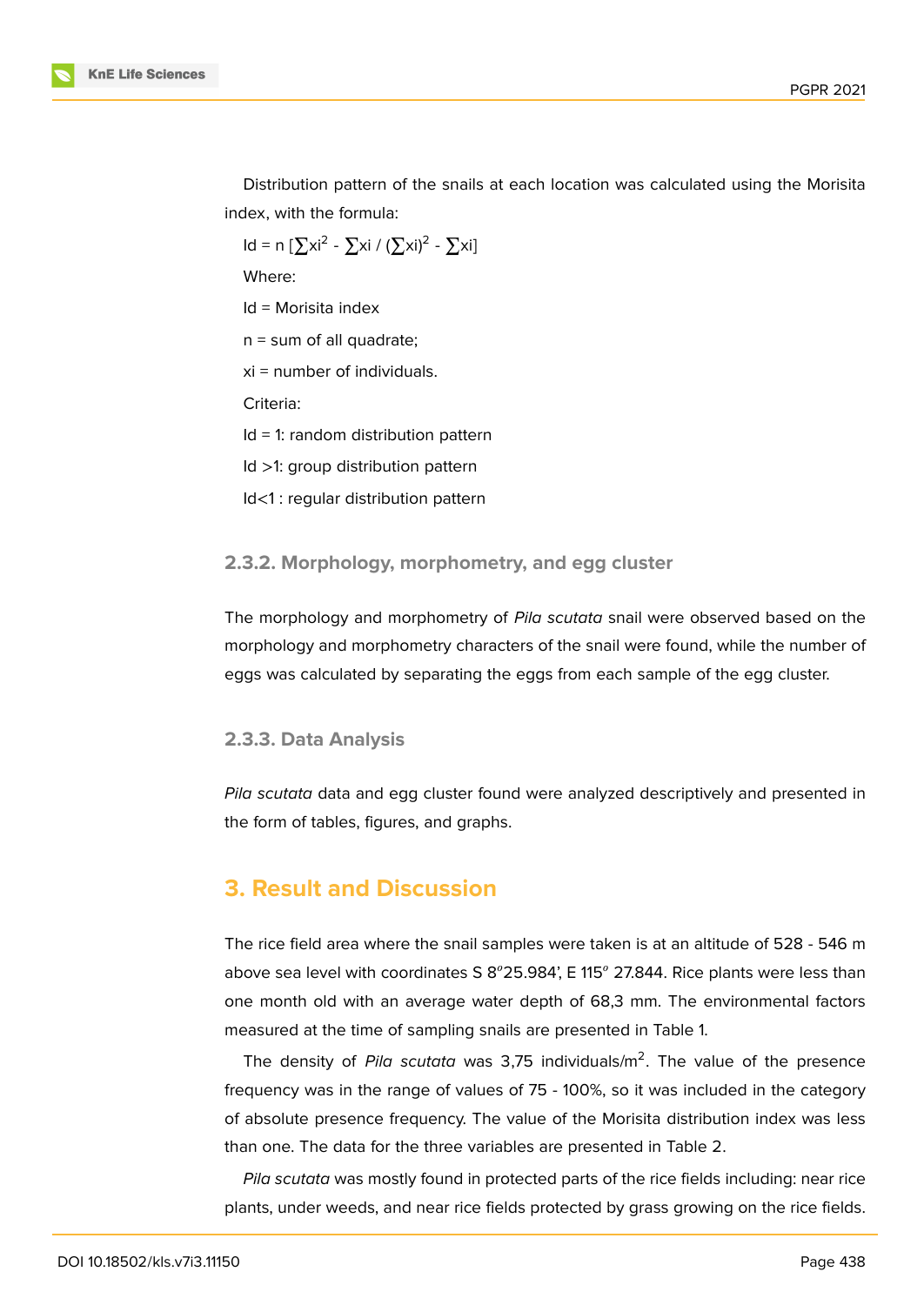| Variable                        | Average |
|---------------------------------|---------|
| Dissolved Oxygen (mg/L)         | 6,27    |
| рH                              | 6,83    |
| Water temperature $(^{\circ}C)$ | 22,00   |
| Water depth (mm)                | 68,3    |
| Air temperature $(^{\circ}C)$   | 21,33   |
| Humidity (%)                    | 86,67   |

|--|

Table 2: Value of density, presence frequency, and Morisita index.

| Variable                           | Value | Category              |              |
|------------------------------------|-------|-----------------------|--------------|
| Density (individuals/ $m^2$ ) 3,75 |       |                       |              |
| Presence frequency (%) 83,33       |       | absolute<br>frequency | presence     |
| Morisita Index                     | 0,86  | regular<br>pattern    | distribution |

*Pila scutata* egg cluster is white. The snail eggs were found in cluster, not in the water that flooded the rice fields but mostly found in protected places, including: attached to the rice fields, on rotting rice fields near the rice fields and on grass that grew on the rice fields. The snails and their eggs cluster on the rice fields were presented in Figure 1.

Morphologically, the snail shell is brownish green in color, sub-globose in shape with brown transverse bands. These bands have different appearances, some are clearly [o](#page-5-0)bservable and some are less clear. Other characters are high spire, shallow suture, shallow umbilicus, thick shell cover, outer brown with white color. in the middle shell cap, and the inside of the shell cap is purplish. Figure 2 shows the morphology of the shell and shell cover (operculum).

The morphometric character of the *Pila scutata* shell based on the measurements of several characters carried out shows variations. The r[an](#page-5-1)ge of morphometric measurements of the snail shells is presented in Figure 3.

Data on the presence of *Pila scutata* eggs and the number of eggs in one egg cluster are presented in Figure 4. The range of the number of eggs cluster and the number of eggs in one cluster was presented in Table 3.

Table 3: The range of [the](#page-6-0) number of egg cluster and the number of eggs in one egg cluster.

| Parameter                                  | Range   |
|--------------------------------------------|---------|
| Number of egg cluster                      | $3 - 9$ |
| Number of eggs in one egg custer $29 - 67$ |         |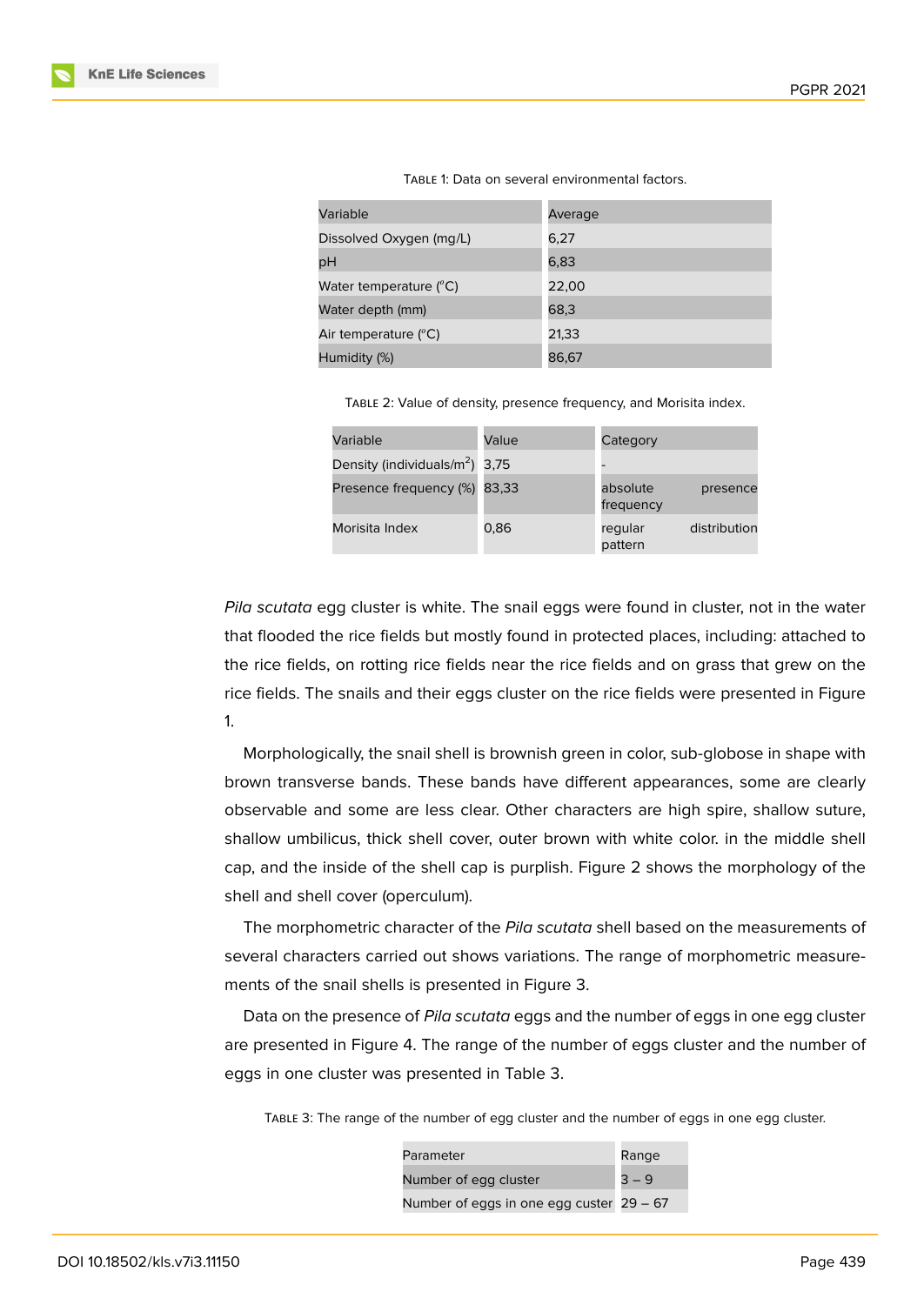

**Figure** 1: *Pila scutata* and their egg cluster A= *Pila scutata* among rice plants, B= *Pila scutata* was laying eggs C= egg cluster in the rice field.

<span id="page-5-0"></span>

**Figure** 2: *Pila scutata* shell morphology and shell cover A= *Pila scutata* shell morphology, B= the inside of the shell cover C= the outside of the shell cover.

<span id="page-5-1"></span>Based on the density values of *Pila scutata* listed in Table 2, when compared to the density of golden apple snails (*Pomacea canaliculata*), the density of *Pila scutata* was lower because the density of golden apple snails can reach 10,42 individuals/m<sup>2</sup> in a rice field area [10]. The result of calculating the presence frequency of the snail was 83,33%. The presence frequency was in the range of 75 - 100%, so that it includes the absolute presence frequency. Presence frequency is a value that states the number of presences of a [spe](#page-8-5)cies in a habitat so that it can describe how often the species can be found. Based on the results, most of the snails were found in 12 quadrate made during sampling although the density was not too much.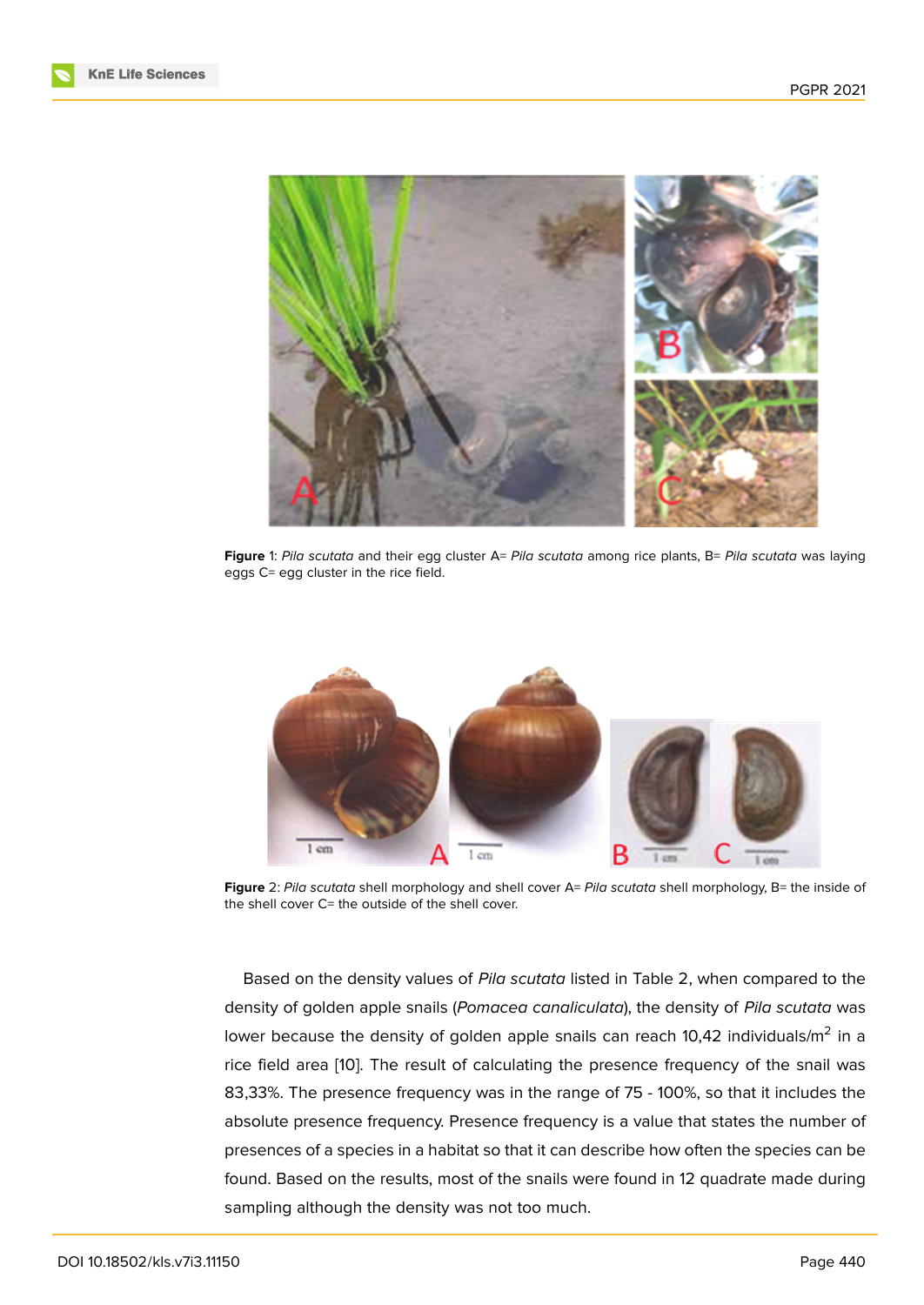

**Figure** 3: Range of morphometric character values.



**Figure** 4: Egg cluster and the size of one snail egg A = one cluster of snail eggs, B = the size of one snail egg.

<span id="page-6-0"></span>*Pila scutata* was most commonly found in protected areas in rice fields (Figure 1), this is in accordance with the statement of [2], namely the snails are usually found in shallow waters between vegetation in freshwater swamps, lakes, ponds, and other tapering water bodies, as well as in ditches or runoff with moderate flow; and likes t[he](#page-5-0) edge of nature that is shady and protected.

The morphological characters of the the snail shells found (Figure 2) are in accordance with the characters presented by [2], namely sub-globose shell, shell color yellowish green or greenish brown, plain or with several irregular brown spiral stripes or bands, smooth surface, high spire; round body circle; The umbilicus is us[ua](#page-5-1)lly hidden.

The height of the the snail shell f[ou](#page-7-1)nd in this study was 17,02 – 31,09 mm and a width of 16,02 – 27,07 mm (Figure 3). [2] stated that the height of the *Pila scutata* shell can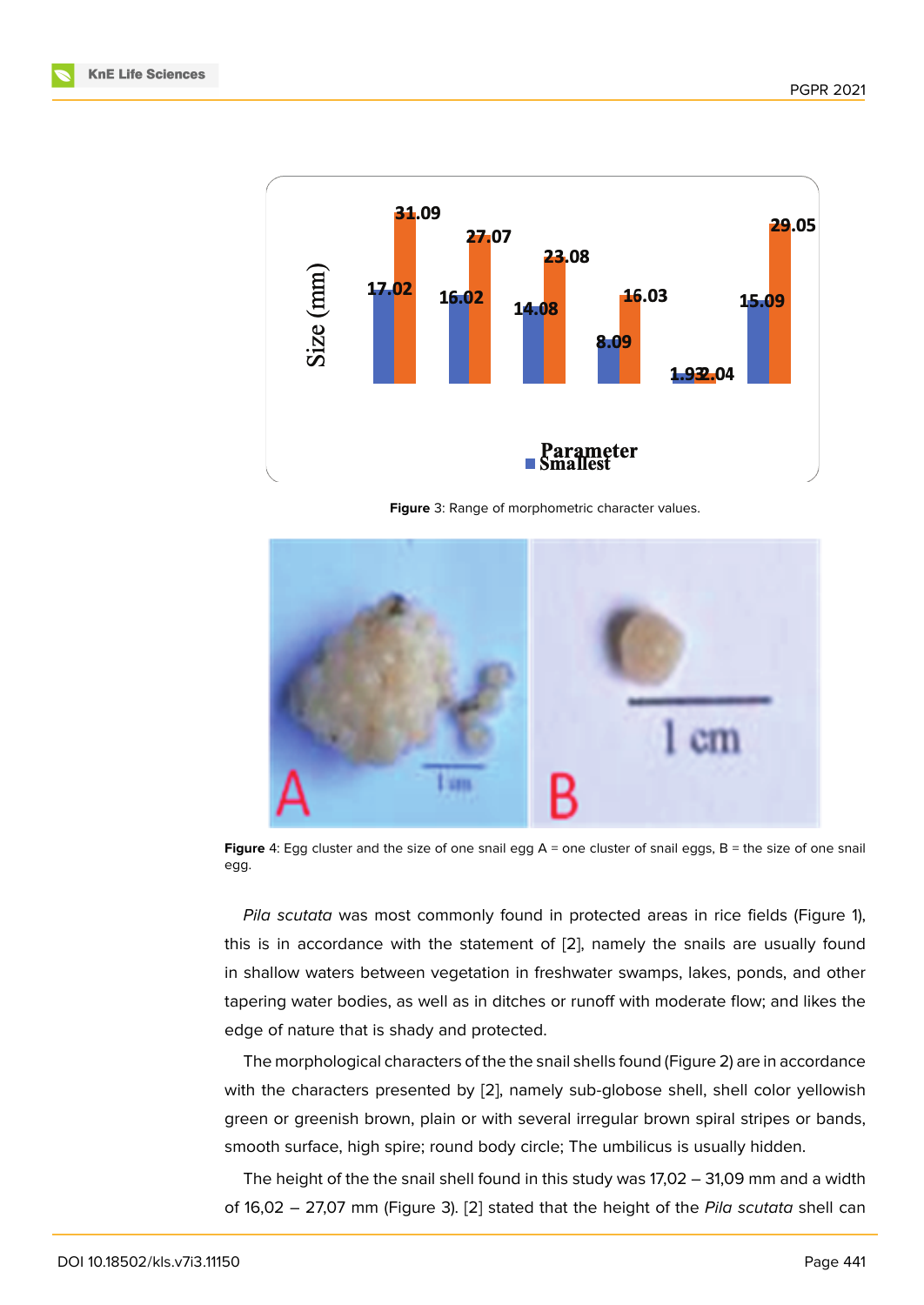reach 50 mm while [11] stated that the height of the snail shell was 33,54 - 51,26 mm and width was 28,02 – 44,30 mm.

The cluster of *Pila scutata* eggs found were also mostly in protected places (Figure 1) and this was in ac[co](#page-8-6)rdance with [12] who stated that *Pila scutata* eggs are usually deposited above the waterline, usually in hollows in moist soil, and in sheltered areas under vegetation. In this study, the number of eggs in one egg cluster found ranged [fr](#page-5-0)om 29-67 eggs (Table 3). The num[ber](#page-8-7) of eggs found was more than the results of [13] who found *Pila scutata* eggs attached among the stalks of *E. crassipes*, near the water surface with 8 - 20 eggs in one egg cluster. Compared with *Pomacea canaliculata*, the egg cluster of *Pomacea canaliculata* is pink while the egg cluster of *Pila scutata* is wh[ite,](#page-8-8) *Pila scutata* eggs in egg cluster are fewer than egg cluster of *Pomacea canaliculata*. Number of eggs in egg cluster of *Pomacea canaliculata* was 92 – 592 [14]. This affects the number of eggs that hatch, the number of young snails in *Pomacea canaliculata* species, so that it is also related to the density of adult snails.

## **4. Conclusion**

The density of *Pila scutata* was 3,75 individuals/m<sup>2</sup>. The value of the presence frequency was in the range of values of 75 - 100% (absolute presence frequency). The value of the Morisita distribution index was less than one. Shell sub globose with brown transverse bands. The bands on some shells are clearly visible and some are less clear. Egg cluster wass white in colour and the number of egg in one egg cluster was 8 - 20 eggs.

# **5. Acknowledgments**

Thank you to the Faculty of Mathematics and Natural Sciences for the research support provided through PUPS funds in 2021.

## **References**

- [1] Sri-aroon, P. & Richter, K. 2012. *Pila scutata*. The IUCN Red List of Threatened Species 2012: e.T184853A1757771. http://dx.doi.org/10.2305/IUCN.UK.2012- 1.RLTS.T184853A1757771.en
- <span id="page-7-1"></span><span id="page-7-0"></span>[2] Ng TH, Tan SK, Low MEY. Singapore mollusca: The family *Truncatellidae* (*Gastropoda: Caenogastropoda: Truncatelloidea*). Nature in Singapore. 2014;7(Mar):31–47.